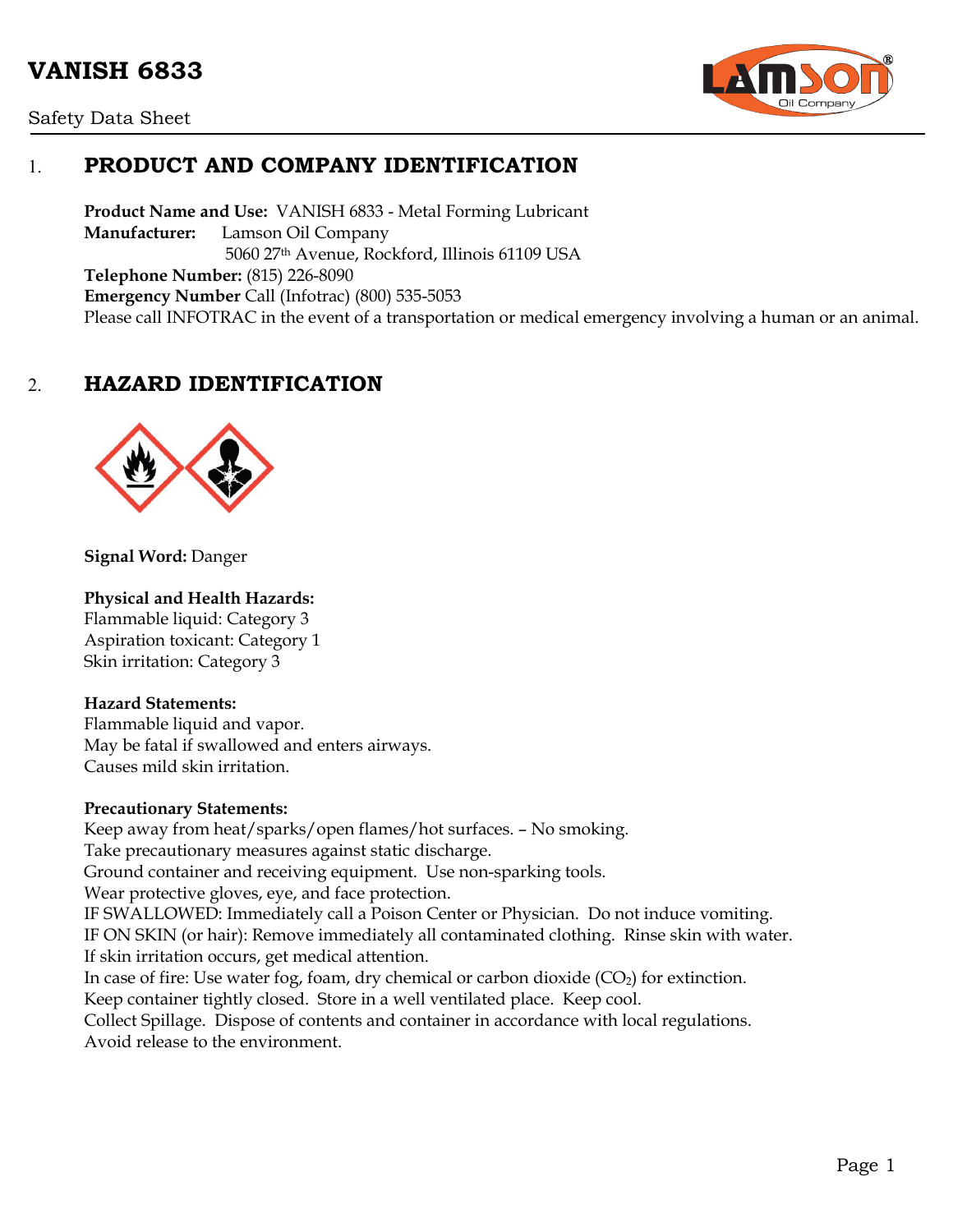Safety Data Sheet

# 3. **COMPONENTS**

**Significant Ingredients CAS # Weight % GHS Classification** Isoparaffinic Hydrocarbon 64742-48-9 > 95% Asp Tox 1, Flam Liq 3 Amines, C12-14 alkyl, C6-10 alkyl phosphates 68603-55-4 < 3% Skin Irr 2, Aq Tox 1, Chr Aq Tox 3

### 4. **FIRST AID MEASURES**

**IF IN EYES:** Rinse cautiously with water for several minutes. Remove contact lenses if present and easy to do – continue rinsing. If eye irritation persists, get medical attention.

**IF ON SKIN** (or hair): Remove immediately all contaminated clothing. Rinse skin with water. If skin irritation occurs, get medical attention.

**IF SWALLOWED**: Immediately call a Poison Center or Physician. Do not induce vomiting.

**IF INHALED:** Remove to fresh air; apply artificial respiration if necessary. Get medical attention.

Ingested material may be aspirated into the lungs and cause chemical pneumonia.

# 5. **FIRE-FIGHTING MEASURES**

#### **General Hazard**

Flammable materials can form combustible mixtures at temperatures at or above the flash point. Empty containers can contain residues that can cause fires or explosions when exposed to heat, flames, or sparks.

#### **Fire-Fighting**

Keep fire exposed containers cool with water spray. Separate unburning product from fire. Use carbon dioxide, foam, or dry chemical extinguishing media to put out fires.

#### **Unusual Decomposition Products Under Fire Conditions**

None

# 6. **ACCIDENTAL RELEASE MEASURES**

#### **Personal Precautions**

Remove greatly contaminated clothing, including shoes and wash thoroughly after contact. Launder contaminated clothing before reuse.

#### **Environmental Precautions**

Stop leak if without risk. Dike large spills to prevent ingress into sewers and waterways. Eliminate all sources of ignition. Ensure adequate ventilation. Clean spills with absorbent and store in marked containers for disposal. Dispose in accordance with all applicable regulations.

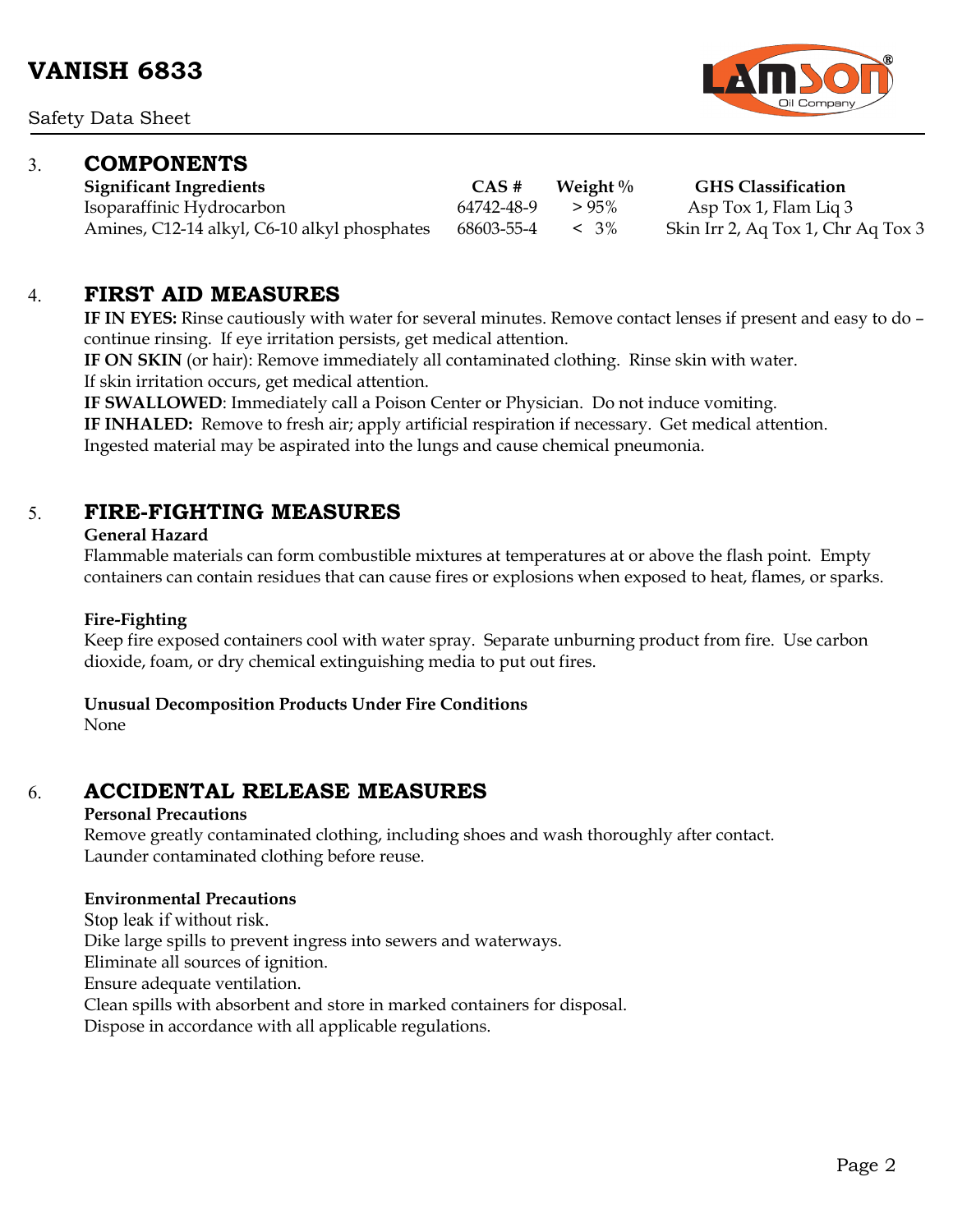Safety Data Sheet

# 7. **HANDLING AND STORAGE**

#### **Safe Handling and Storage**

Do not handle, store, or dispense near open flames or ignition sources. Keep containers inside and out of direct sunlight. Avoid extreme temperatures. Do not reuse containers. This product is a static accumulator and so steps should be taken to prevent static accumulation and electric spark formation.

#### **Incompatible Products**

Avoid strong oxidizing and reducing agents.

# 8. **EXPOSURE CONTROL AND PERSONAL PROTECTION**

#### **Ventilation**

Local exhaust is usually sufficient. General exhaust is preferred.

#### **Personal Protection**

Use approved respirator when airborne exposure limits are exceeded. Use solvent resistant gloves to avoid prolonged contact. Wear goggles or safety glasses with splashguards.

#### **Work Place Exposure Guide Lines**

Isoparaffinic Hydrocarbon has been assigned by the manufacturer a TWA of 1200 mg/m3 (177 ppm).

# 9. **PHYSICAL AND CHEMICAL PROPERTIES**

| <b>Boiling Point:</b>                          | $>$ 350 °F                                |
|------------------------------------------------|-------------------------------------------|
| Specific Gravity (water =1):                   | 0.77                                      |
| Vapor pressure (mm Hg):                        | 0.5                                       |
| <b>Melting Point:</b>                          | Not Applicable                            |
| Vapor Density (Air =1):                        | > 5                                       |
| Evaporation Rate (butyl Acetate=1):            | 0.1                                       |
| Solubility in water:                           | Insoluble                                 |
| Reactivity in water:                           | NIL                                       |
| <b>Appearance and Odor:</b>                    | Clear, colorless liquid; very slight odor |
| Flash point:                                   | $129$ °F                                  |
| Flammable Limits (volume percent in air):      | $LEL: 0.7 \t\t\t\tUEL: 5.0$               |
| <b>Autoignition Temperature: approximately</b> | $678$ °F                                  |

### 10. **STABILITY AND REACTIVITY**

**Stability:** [ ] Unstable [ X ] Stable **Conditions to avoid:** None **Incompatibility (Materials to avoid):** Strong oxidizing and reducing agents. **Hazardous Decomposition Products:** Combustion may produce oxides of carbon. **Hazardous Polymerization:** [ ] May Occur [ X ] Will Not Occur **Conditions to Avoid:** Not Applicable